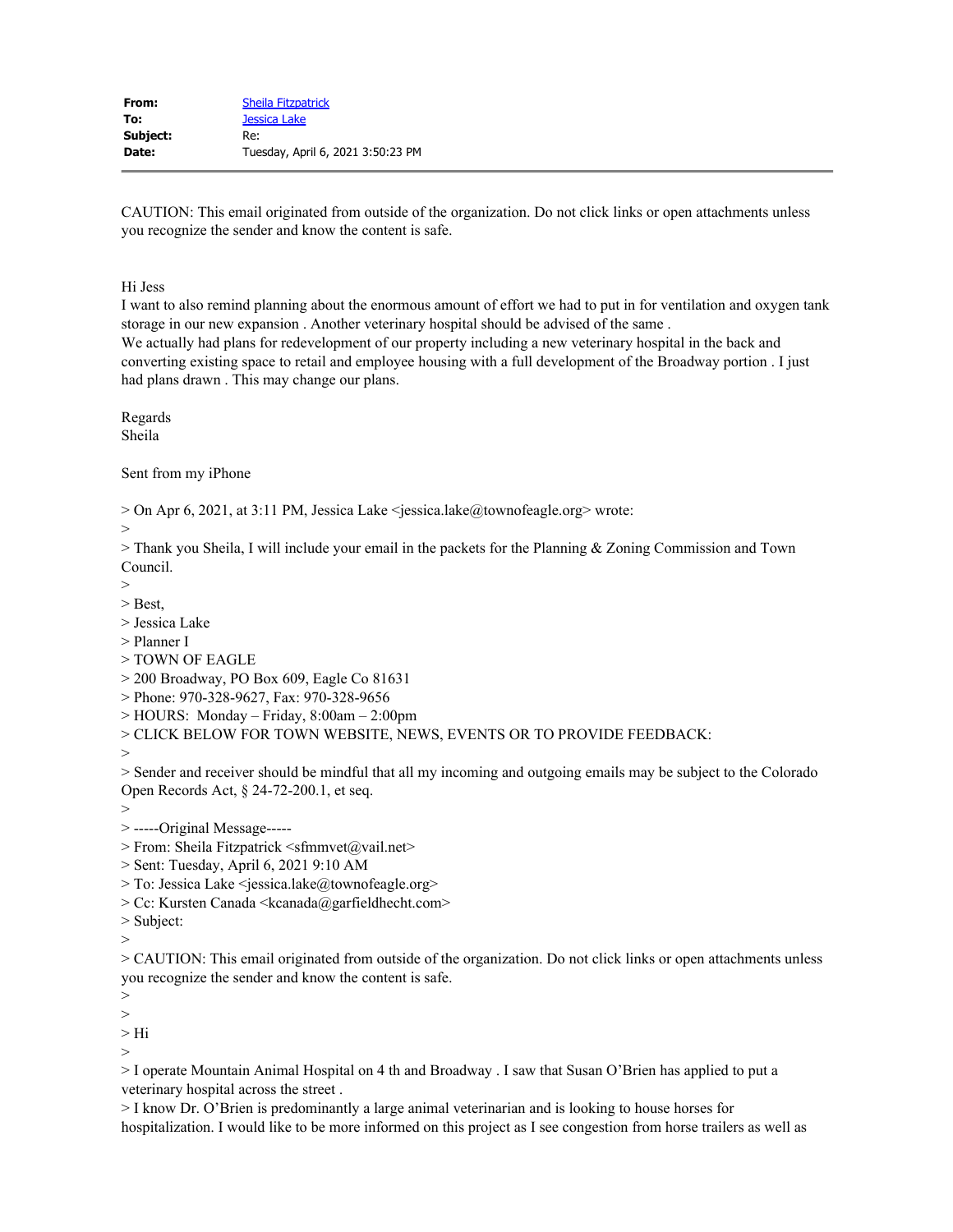already huge parking issues a concern . Not to mention I have brought a lot of business to the town of Eagle for 28 years and feel this is a conflict .

>

- > Thank you
- > My number is +19709771044

>

> Sheila Fitzpatrick DVM

>

> Sent from my iPhone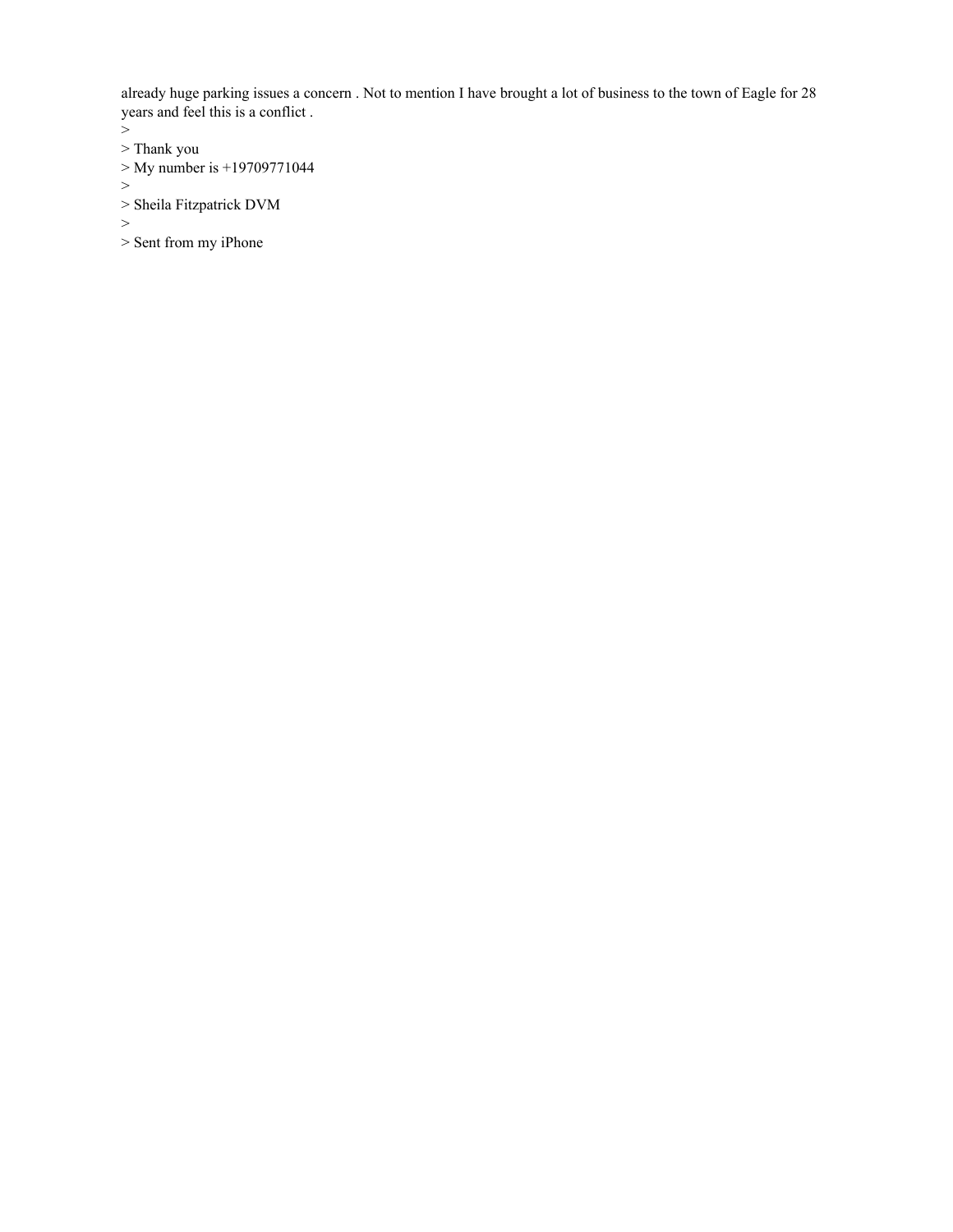CAUTION: This email originated from outside of the organization. Do not click links or open attachments unless you recognize the sender and know the content is safe.

# Hi Chad

We have spent hundreds of thousands of dollars to " get to code."

We also take pride in the image we portray to the community and the quality of care we provide to our patients. As I walked the property in question I saw there is no place to walk the dogs? If we do surgery we have to allow those pets to relieve themselves. Second, there's very little ventilation . Third, no space for a dumpster for the waste?Fourth , there is now strict regulation on storage of oxygen tanks . We are actually having to build a storage area for these tanks . If one were to fall it's a huge hazard for blowing up and that's very close to residential area. Fifth , there's no space in there. Surgery needs to be performed in a " sterile " environment , not with exam, X-ray and lab all together . Sixth - zero parking ! We are struggling with the fact the town allowed a two story building across the street with inadequate parking . If you walk over, you will see my lot full and the entire side street filled before my customers even come .

I welcome new vets , I just have huge concerns for sanitation , sterility , pet wellness , parking, ventilation and storage of those oxygen tanks. As a veterinarian , I'm well aware of what a hospital takes and this location in question is going to create a whole new set of issues for the downtown .

On a different note , my family has always been active in town development where I'm from and it never really occurred to me until I heard the voice of our Eagle citizens . They feel we don't follow rules in development and we don't care about the impact it has . One family next door to this proposed special permit says they feel their voices just aren't heard . Two main players in the downtown area are leaving . We have so much potential to make this beautiful. Why can't we ?

I'm so glad you are in this position.

Keep in mind, we had plans for a three phase development project before we heard about the potential useage across the street and will push forward as we believe we can develop this property in line with what the downtown alliance is looking for .

Thank you for listening

Sheila Fitzpatrick DVM

Sent from my iPhone

On Apr 14, 2021, at 8:52 AM, Chad Phillips <chad.phillips@townofeagle.org>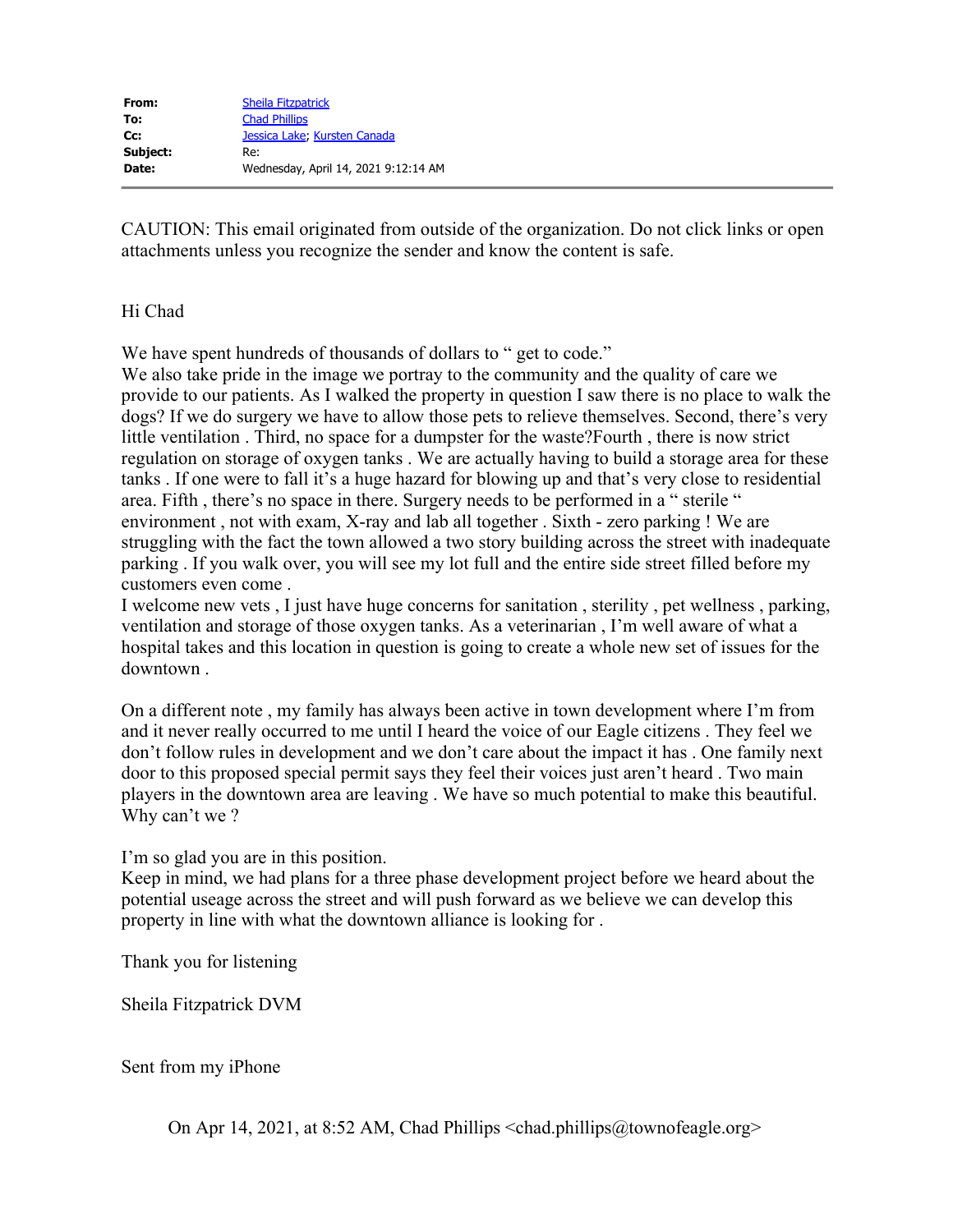### wrote:

## Shiela,

I am sorry to hear that you have a negative opinion of the Town in regards to Community Development. In my 1 year as Director of the TOE Community Development Department, I have heard similar stories a few times. The main thing that I can tell you now is that I'm a rule-follower. When the staff report for the new Special Use Permit application is written, it will include our position to strictly adhere to all applicable regulations of the Municipal Code.

As far as issues like parking, landscaping, and noise, these will be evaluated by my office in the staff report. It is always our goal to be as transparent as possible.

Please reach out to us with any further comments and concerns.

Take care,

### **Chad Phillips**

Community Development Director/Town Planner **TOWN OF EAGLE** 200 Broadway, PO Box 609, Eagle Co 81631 Phone: 970-328-9655, Fax: 970-328-5203 *CLICK BELOW FOR TOWN WEBSITE, NEWS, EVENTS OR TO PROVIDE FEEDBACK:*  $\leq$ image001.png>

 $\leq$ image $002$ .png $\geq$ 

 $\leq$ image $003.$ png $\geq$ 

 $\leq$ image $004$ .png $\geq$ 

Sender and receiver should be mindful that all my incoming and outgoing emails may be subject to the Colorado Open Records Act, § 24-72-200.1, et seq.

**From:** Shiela Fitzpatrick <sfmmvet@vail.net> **Sent:** Wednesday, April 7, 2021 1:21 PM **To:** Chad Phillips <chad.phillips@townofeagle.org> **Cc:** Jessica Lake <jessica.lake@townofeagle.org>; Kursten Canada <kcanada@garfieldhecht.com> **Subject:**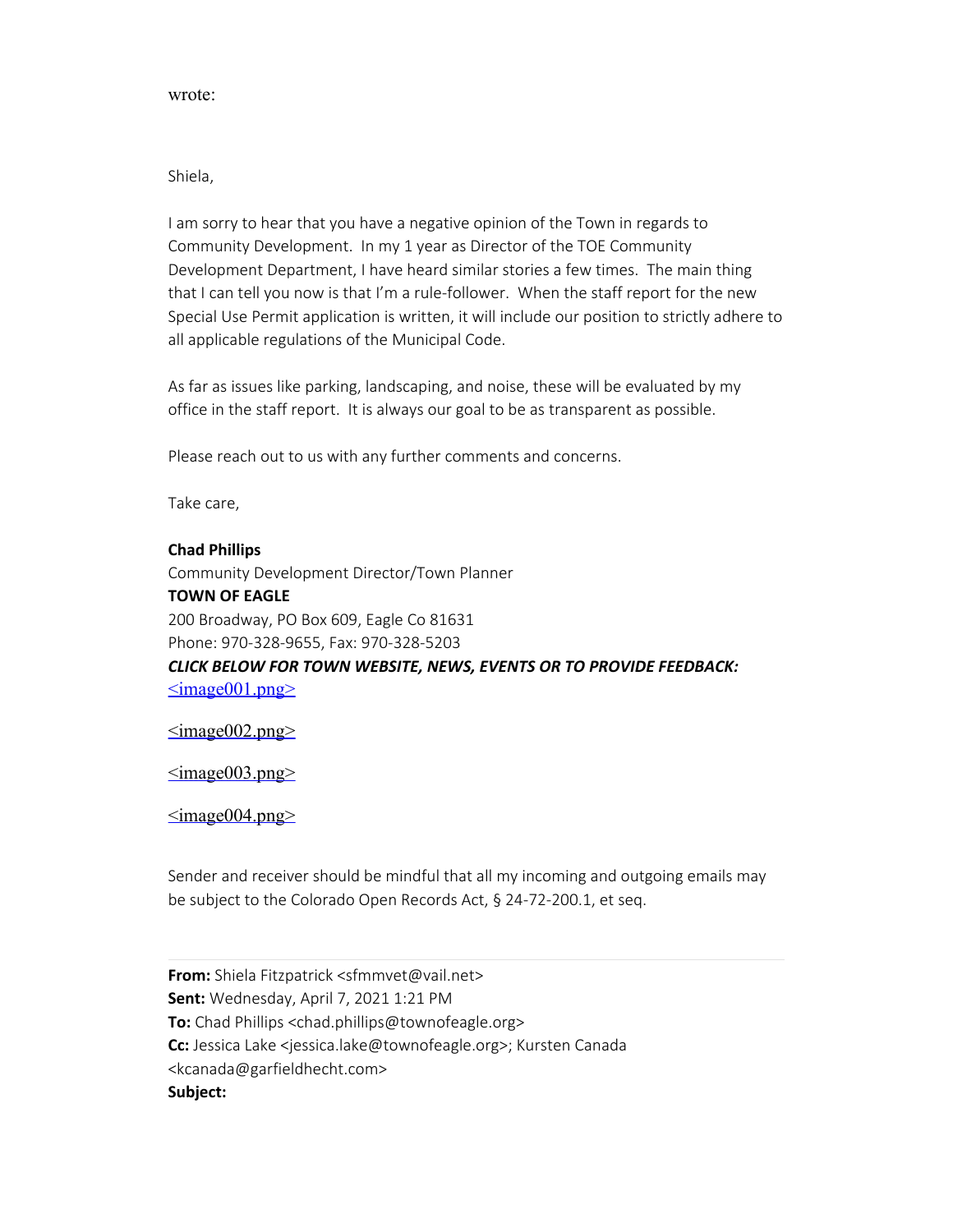CAUTION: This email originated from outside of the organization. Do not click links or open attachments unless you recognize the sender and know the content is safe.

Dear Chad

I am a long time owner of property in Eagle. I have a veterinary practice at 341 Broadway and have a 28 year history in downtown Eagle.

When I developed this property, I was put into rigorous rules with respect to code. Parking was the biggest one. I had to build a parking lot

In the back of my building, as well as multiple spaces on the side street. I went thru tremendous expense to plant trees, have

Beautiful landscape and maintain the property.

I have also brought a lot of people to the downtown area who visit the coffee shops, restaurants and stores.

I recently was given plans for a major development of my block.

This involves a 2 story building with housing upstairs, retail space downstairs and a 4000 square foot clinic in the back..

This would allow desireable development and certainly contribute to the culture in downtown Eagle.

I have a planning meeting coming up with the town as we speak.

On Thursday, after paying for plans to redevelop my property, I received a notice saying that there is a special use permit being put out for another veterinary clinic on  $4<sup>th</sup>$ street.

There is virtually no onsite parking at this location and no possibility of finding parking. Where are these people going to park? Do we need

Two veterinary hospitals across the street from each other in downtown Eagle ? noise? I have spoken to 4 home owners around the property and all appose because of parking and noise. I spoke to each and every one of them.

What I'm told is "the town doesn't care." My question here is two fold. Are you going to make

This person do ALL the things I had to do for parking and development of my property before I got the special use permit?

I spoke to Joe Frasco today who developed a lot of the downtown area. He said "Eagle has developed a two sided code." They make some do

All the codes then others don't. Clearly, this isn't fair. Joe elected to sell all properties in Eagle and move on.

Now I'm faced with the potential of a 3.6 million dollar project right here in downtown Eagle, but with a competing veterinary

Practice potentially going in across the street, literally, which has no parking and is surrounded by opposing home owners who all think

Our town doesn't care. I would love your thoughts on this.

Should someone with the exact same business apply for a special use permit and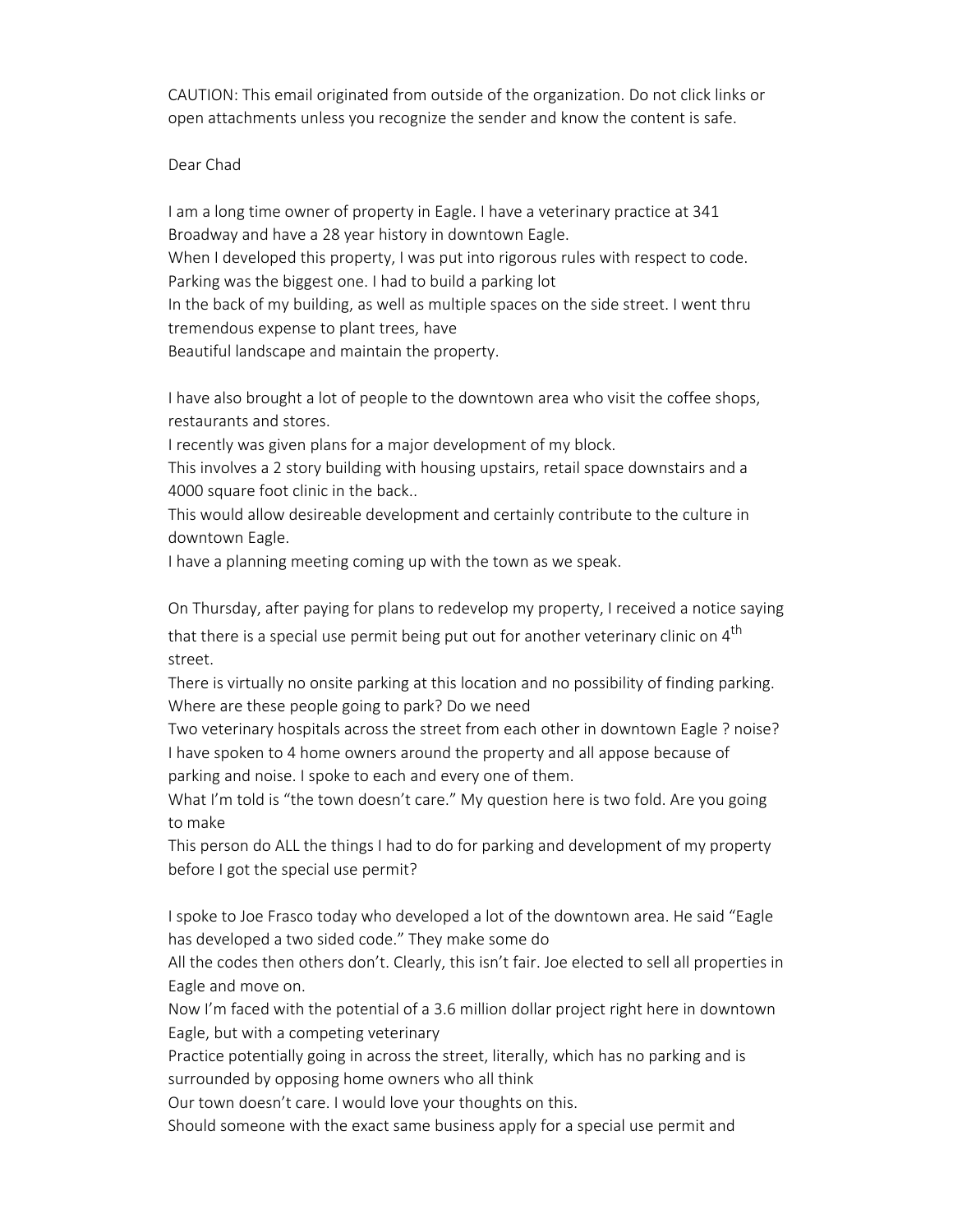succeed without having to provide all the things I did with Respect to onsite parking and landscape development, I would most certainly pursue legal action as it truly isn't fair to those of us Who have worked so hard to keep up to Town of Eagle Standards.

Let me know your thoughts.

Regards

Sheila Fitzpatrick DVM 970-328-7085 970-977-1044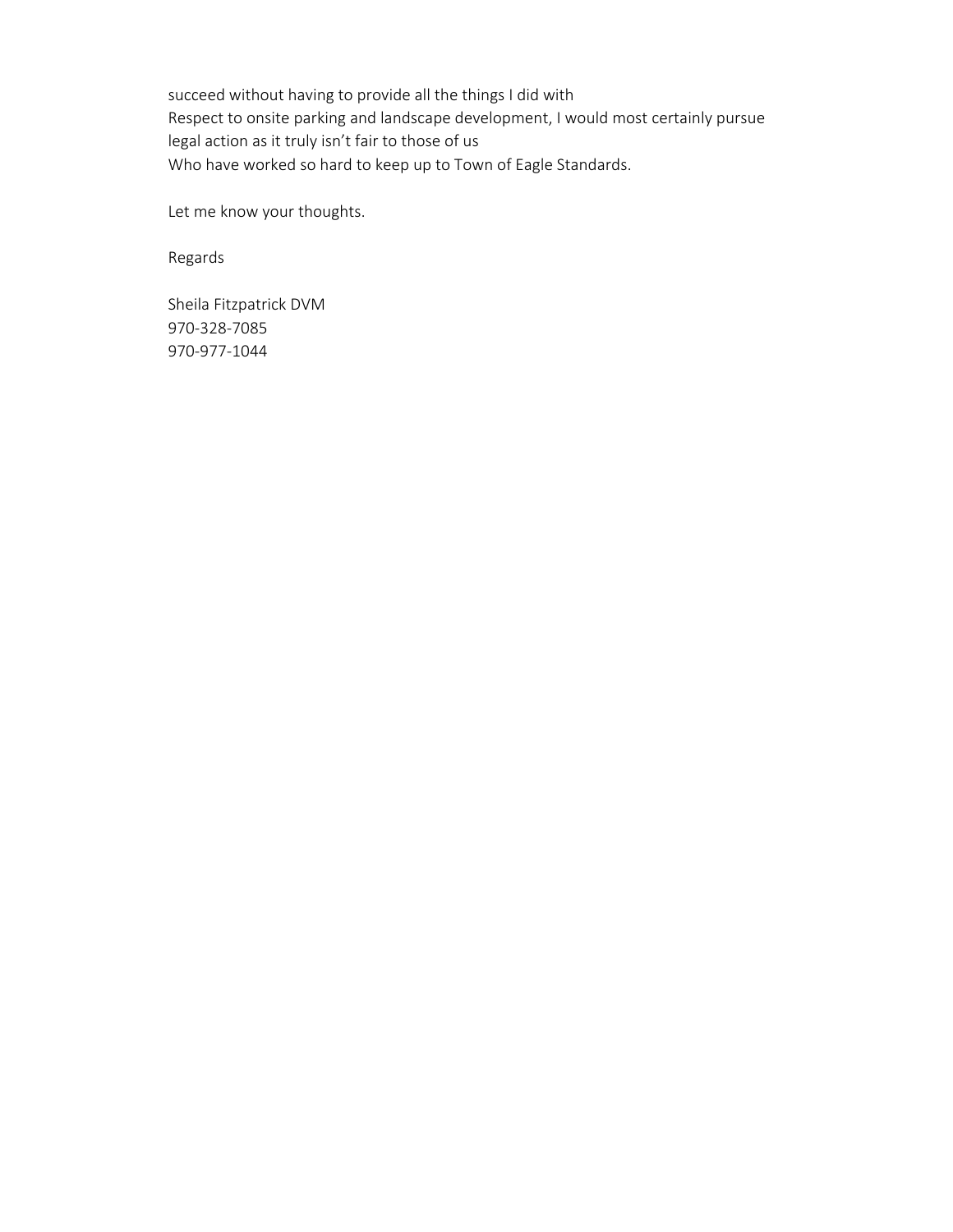| From:    | <b>Stacia Brasington</b>           |
|----------|------------------------------------|
| To:      | Jessica Lake                       |
| Subject: | Proposed Vet Clinic                |
| Date:    | Tuesday, April 20, 2021 9:55:03 AM |

CAUTION: This email originated from outside of the organization. Do not click links or open attachments unless you recognize the sender and know the content is safe.

Hi Jessica,

My name is Stacia Brasington and I, along with my husband Chad, own a property at 123 W. 4th street. I was made aware of a new Veterinary Clinic being proposed on 4th street just off of Broadway. We just wanted to send in our concerns for another vet clinic coming in so close to an already established clinic, Mountain Mobile Veterinary. Our property is directly behind MMV which already adds to the traffic and lack of parking on our street. Often people use our duplex for commercial parking.

We are simply asking that the impact of two vet clinics, the dog noise, traffic and parking be taken into consideration when making this decision tonight.

Thank you so much, Stacia Brasington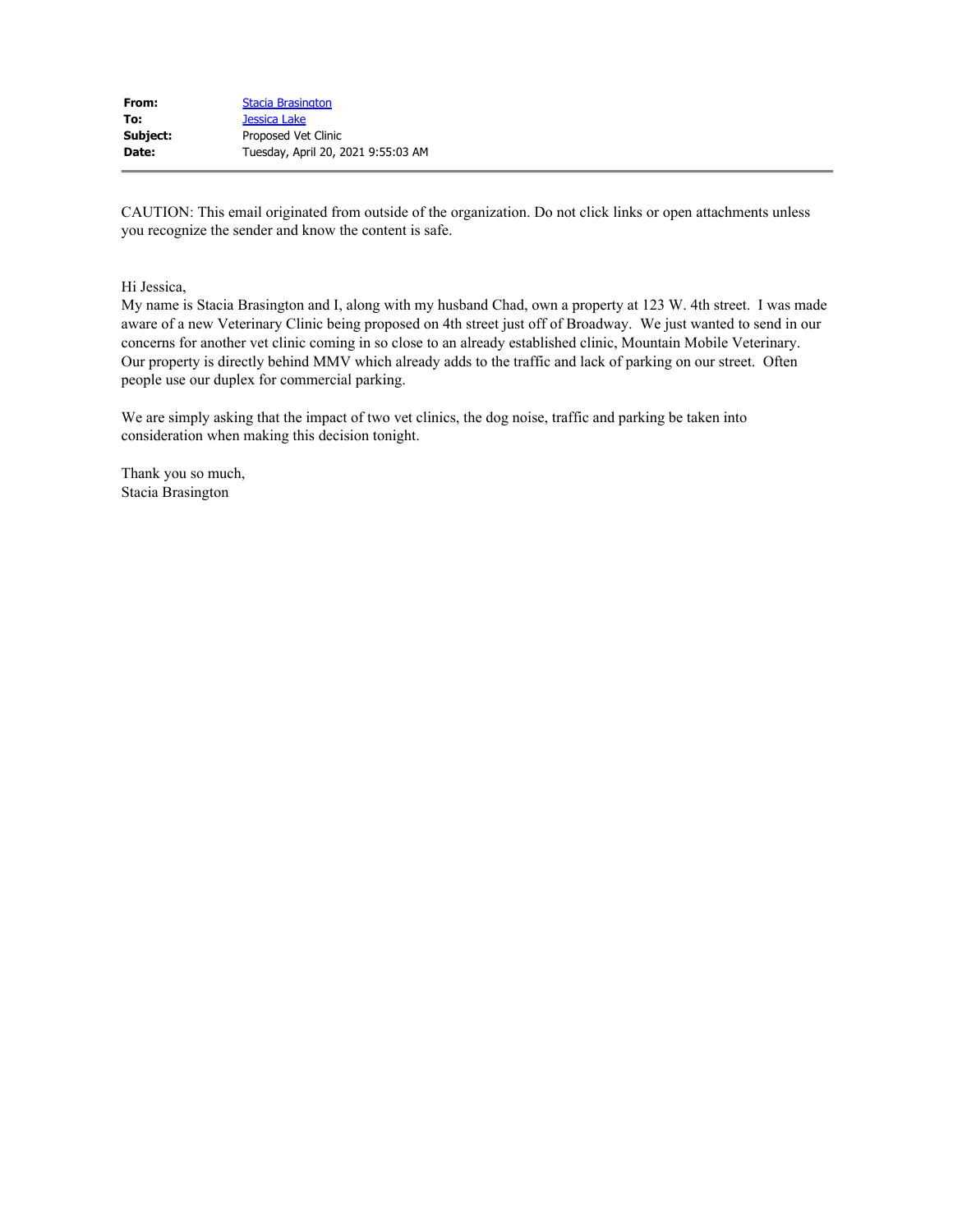| From:    | <b>Tamie LeBlanc</b>                |
|----------|-------------------------------------|
| To:      | Jessica Lake                        |
| Subject: | SU21-03 113 E. Fourth               |
| Date:    | Tuesday, April 20, 2021 10:50:34 AM |

CAUTION: This email originated from outside of the organization. Do not click links or open attachments unless you recognize the sender and know the content is safe.

Hi Jessica,

I live at 420 Broadway. My concern is I understand Susan is a horse veterinarian and I am concerned about extra traffic in our alley with big trailers. We already have a lot of traffic using our alley and our parking spots. Thank you for your time.

Tamie LeBlanc

Sent from my iPhone